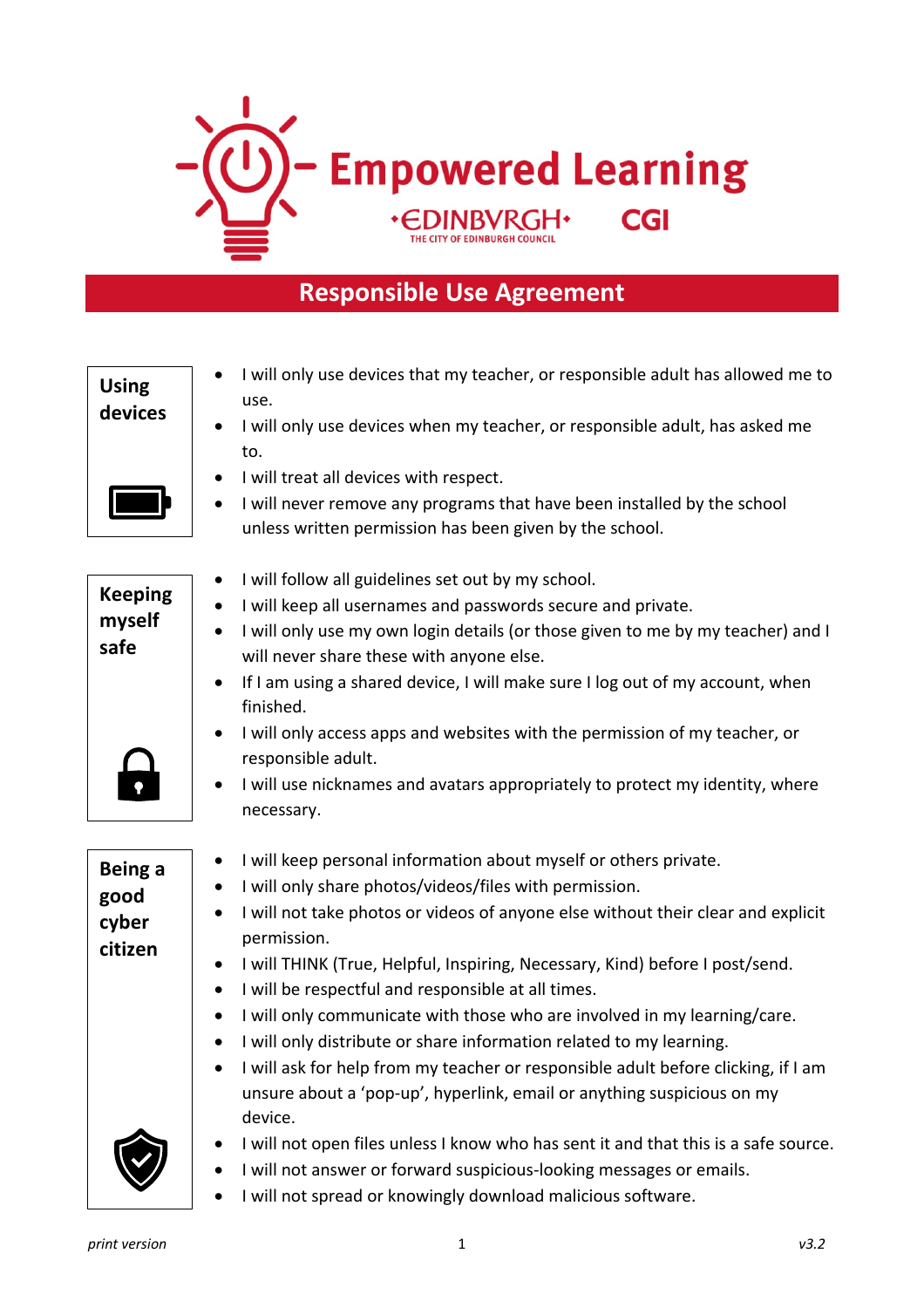| Live<br>online<br>learning | I will make sure that my household knows when live video-based online<br>learning is taking place.<br>I will use an appropriate venue or background when online.<br>$\bullet$<br>I understand that if I feel the need to leave the meeting, or someone in my<br>household would like me to leave the meeting, that I can do so at any time.<br>If I see or hear something that makes me or my parent/carer<br>$\bullet$<br>uncomfortable I will tell my teacher, or another member of school staff,<br>immediately. |
|----------------------------|---------------------------------------------------------------------------------------------------------------------------------------------------------------------------------------------------------------------------------------------------------------------------------------------------------------------------------------------------------------------------------------------------------------------------------------------------------------------------------------------------------------------|
| $\frac{1}{\sqrt{2}}$       | • I will make sure that I have 'hung up' or 'left' the meeting when I am<br>finished.<br>I will turn off notifications or pop-ups that could appear on my screen.<br>$\bullet$<br>I will use the 'hands up' function to contribute to discussions if asked to do so.<br>$\bullet$<br>In any video or audio meeting, I will follow the instructions given by my<br>teacher or responsible adult about muting my microphone or turning off my<br>camera.                                                              |

## **Sharing a device at home**

If you are accessing Microsoft 365 or other school online learning resources on a shared device in your home, eg smartphone, iPad/tablet or home desktop/laptop:

- Always control access to the device with a secure password or passcode.
- Access Microsoft 365 using a recommended browser Edge, Chrome, Safari or Firefox.
- For added security, turn off password saving for your browser.
- Ensure that you log out and/or quit your browser when you have stopped working in Microsoft 365.
- Ensure that you lock/log off the device when not in use.



## **Please complete the form on page 3 and return it to school**